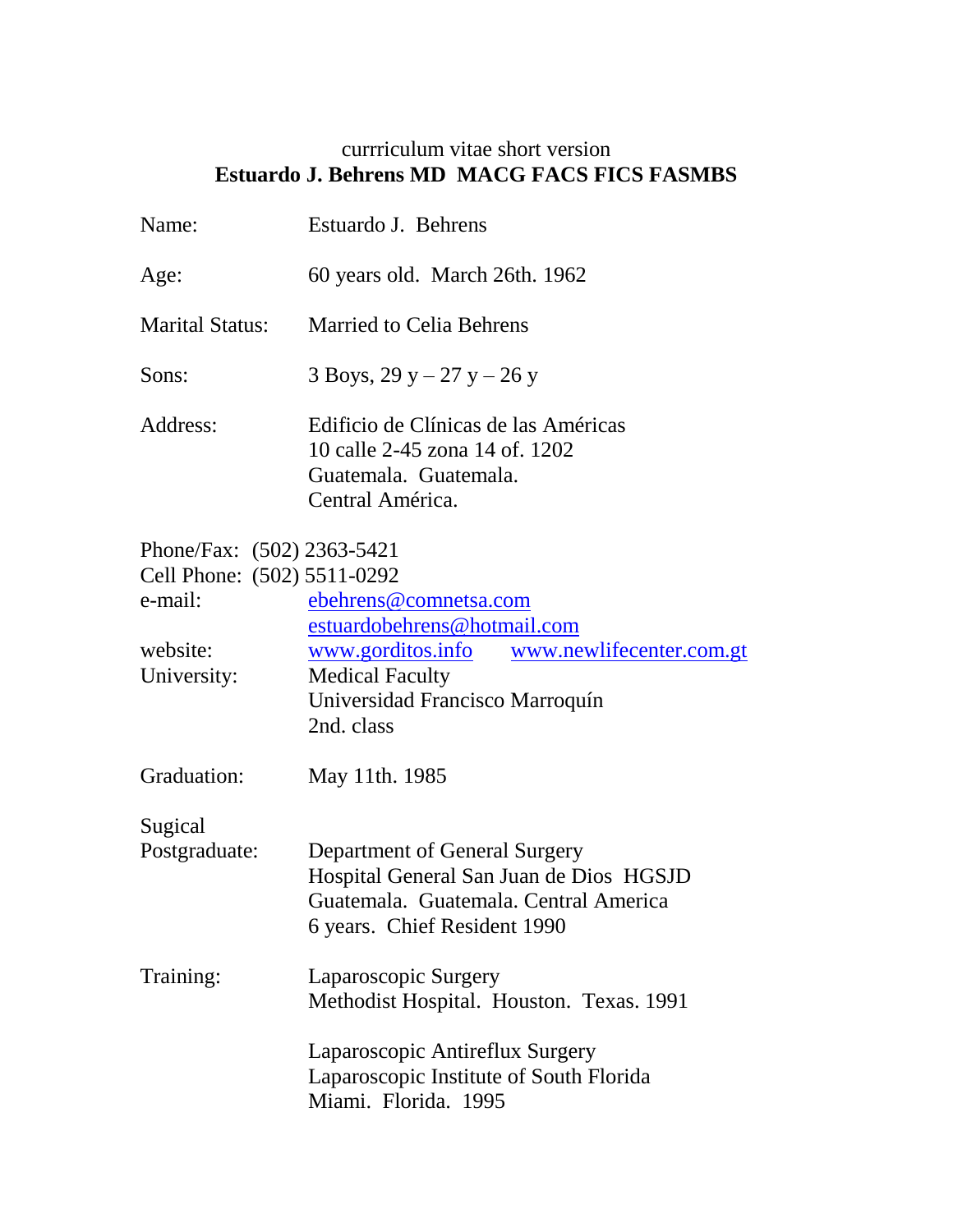|           | Laparoscopic Adjustable Gastric Banding<br>Hospital Ángeles del Pedregal<br>México. D.F. 2000                                                |
|-----------|----------------------------------------------------------------------------------------------------------------------------------------------|
|           | Laparoscopic Gastric Bypass<br>Mount Sinai Hospital.<br>New York. 2000                                                                       |
|           | Laparoscopic Gastric Bypass<br><b>Cleveland Clinic Foundation.</b><br>Weston. Florida. 2002                                                  |
| Positions |                                                                                                                                              |
| Held:     | Chief Resident of Surgery HGSJD 1989-1990                                                                                                    |
|           | Vice-chairman<br>4th. Surgical Unit HGSJD 1992-2003                                                                                          |
|           | Chairman<br>4th. Surgical Unit HGSJD 2002-2005                                                                                               |
|           | Member of the Board<br>Guatemalan Association of Surgeons 1996                                                                               |
|           | Treasurer<br>Guatemalan Association of Surgeons 2003                                                                                         |
|           | Vicepresident<br>Guatemalan Association of Surgeons 2005                                                                                     |
|           | President<br>Guatemalan Association of Surgeons 2006-2007                                                                                    |
|           | Secretary-Treasurer<br>VII Latinamerican Congress of Endoscopic Surgery<br>ALACE 2006<br>(Asociación Latinoamericana de Cirugía Endoscópica) |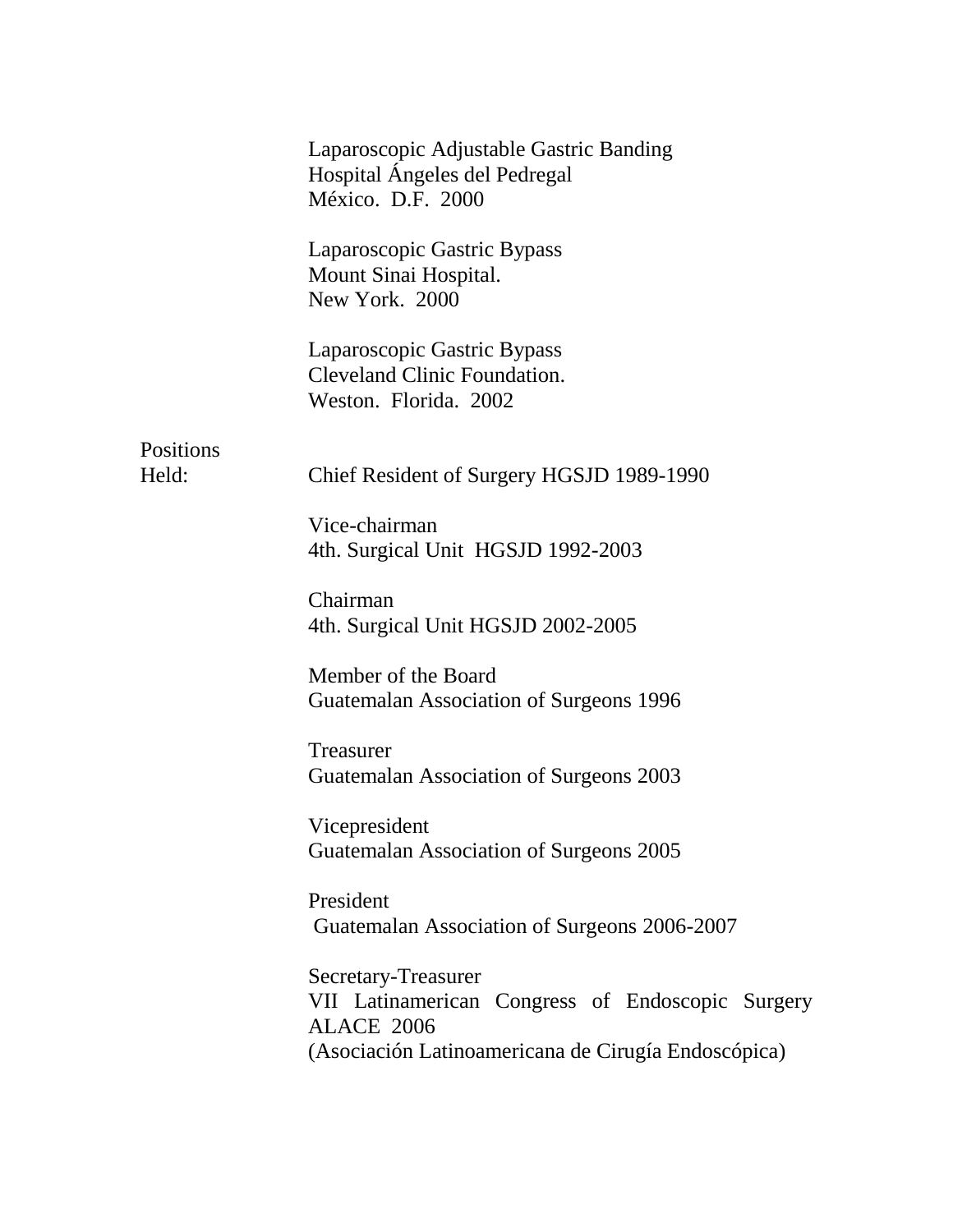Cont. Positions

Held: Executive Director ALACE 2006-2010 (Asociación Latinoamericana de Cirugía Endoscópica)

> Proctor Advanced Laparoscopic Surgery FELAC 2000 to date (Federación Latinoamericana de Cirugía)

Proctor Adjustable Gastric Banding Johnson & Johnson 2003-2006

Member Membership Committee SAGES 1998-2000

Executive Director (Founder) NEW LIFE CENTER GUATEMALA (Guatemalan Institute of Bariatric Surgery) 2000 to date

PastPresident ACBMG 2008-2013 Asociación de Cirugía Bariátrica y Metabólica De Guatemala

Member Membership Committee ASMBS 2013 to date

Member International Committee ASMBS 2013 to date

Executive Director IFSO LAC 2013-2018 Latinamerican Chapter International Federation of Societies of Obesity Surgery

Active Member ACBMG 2007 to date Asociación de Cirugía Bariátrica y Metabólica De Guatemala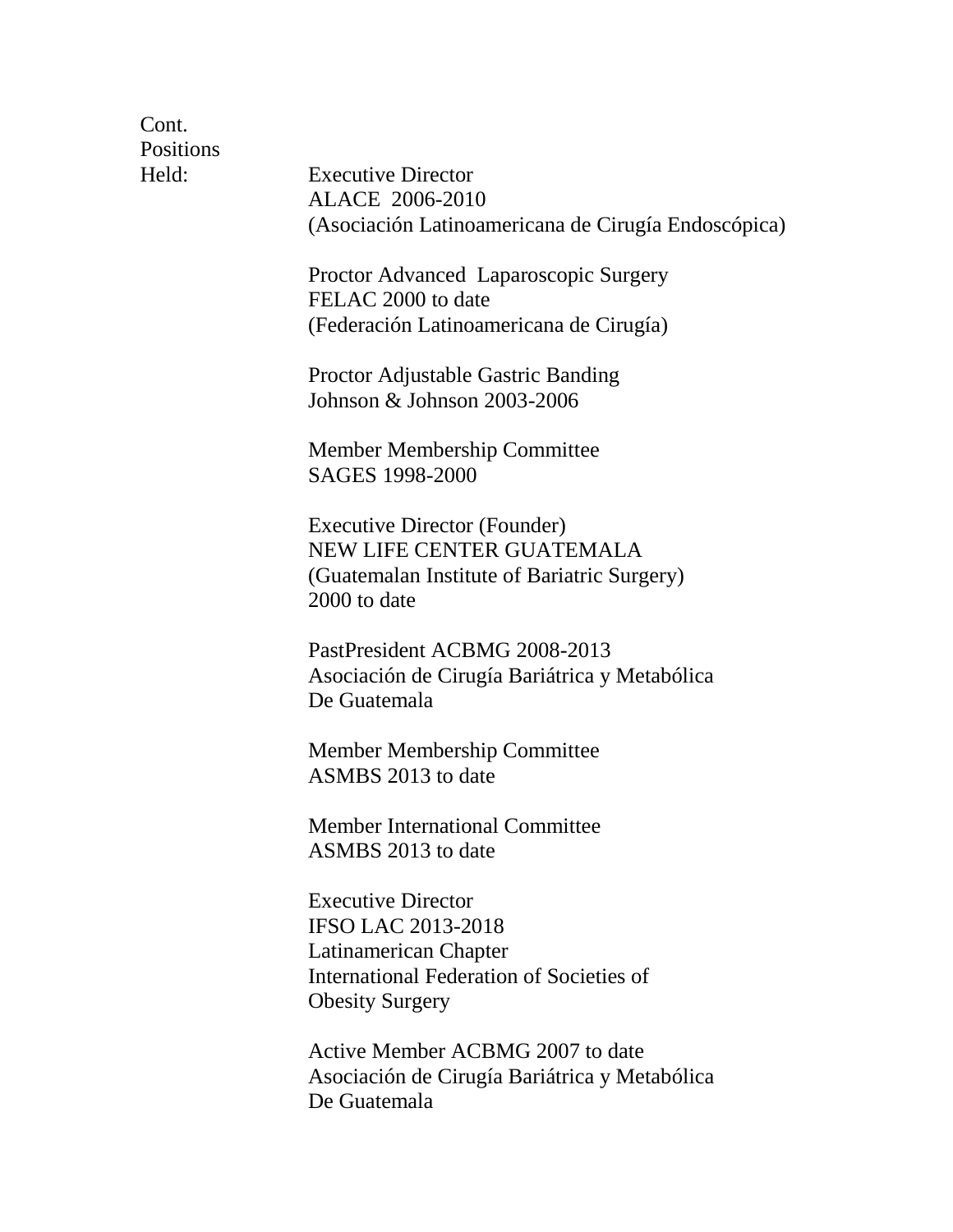|            | <b>Active Member IFSO</b><br>International Federation of Societies of<br><b>Obesity Surgery</b>       |
|------------|-------------------------------------------------------------------------------------------------------|
|            | <b>IFSO Member at Large LAC</b><br>Latin America Representative of IFSO<br>$2015 - 2017$              |
|            | <b>IFSO LAC President</b><br>$2019 - 2022$                                                            |
|            | <b>Managing Director</b><br>LATAM Journal of Bariatric – Metabolic Surgery and<br>Allied Health, 2022 |
| Societies: | Fellow Guatemalan Association of Surgeons                                                             |
|            | <b>Active Member ALACE</b>                                                                            |
|            | Fellow of the American College of Surgeons FACS                                                       |
|            | Fellow International College of Surgeons FICS                                                         |
|            | <b>Active Member SAGES</b>                                                                            |
|            | <b>Charter Member American Hernia Society</b>                                                         |
|            | <b>Regular Member SSAT</b>                                                                            |
|            | <b>Regular Member ASMBS</b>                                                                           |
|            | <b>Regular IFSO Member</b>                                                                            |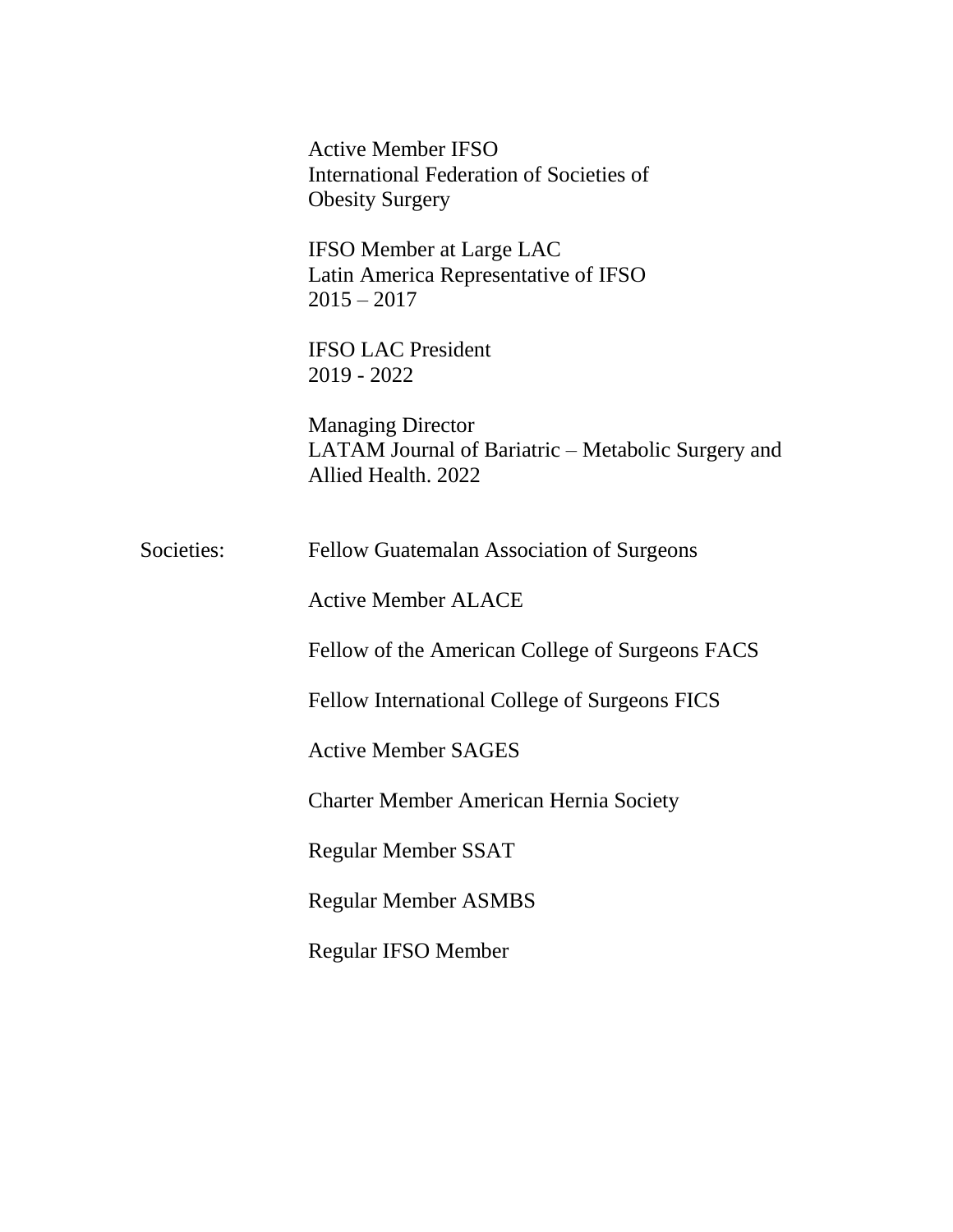Prizes and Medals:

Best Surgical Resident HGSJD 1987-1988-1989-1990

Best Scientific paper Congreso Nacional de Cirugía Guatemala. 1987

Honoris Causa Doctorate Global Organization fo Excellence in Health. 2002

Distinguished Visitor Veracruz, México 2010

Honorary Member. Salvadorian Bariatric Society. 2010

Honorary Member. Bolivian Medical College. Cochabamba, 2015

Honorary Member. Bolivian Surgical Society, Cochabamba Chapter, 2015

Honorary President. Montblanc Connaiseurs. 2015

Honorary Member. Brazilian Society for Bariatric and Metabolic Surgery. SBCBM. April 2019

Honorary Member. Argentinian Society of Obesity. SACO. April 2019

Honorary Member. Peruvian Academy of Surgery. APC. March 2020

Presentations:

More than 100 talks in several National and International Surgical Metings since 1985 to date.